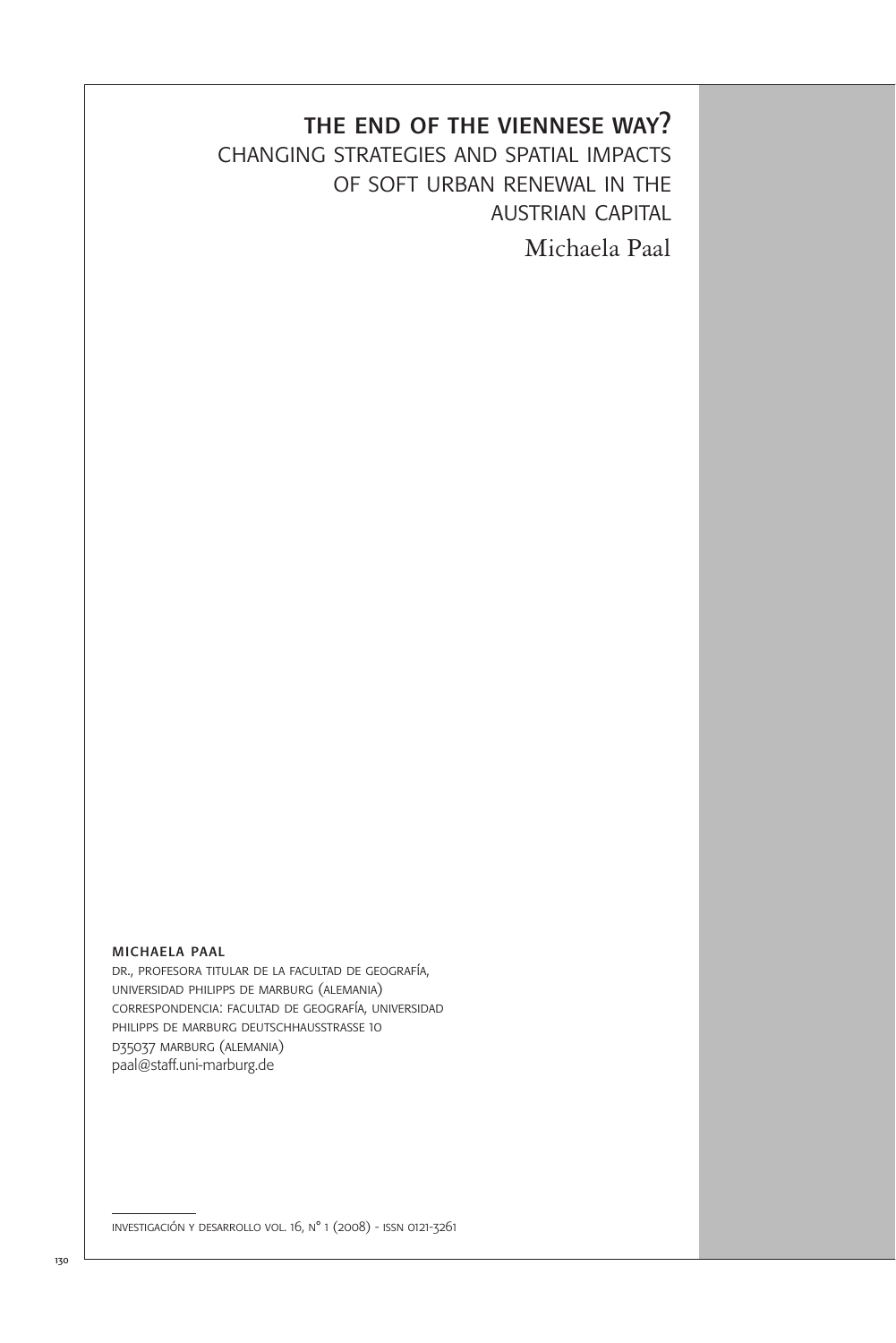### **ARSTRACT**

*Since the late 1970s the Austrian capital Vienna is one of the most exciting European examples for successful and well-balanced urban renewal policy. The strategies to safeguard historical building fabric are mainly influenced by a welfare state urban development policy.*

*During the last three decades urban renewal activities, mainly funded and/or supported by public aid and distributed all over the urban space, kept the urban development in balance and avoided occurring social segregation as well as the growth of slums.* 

*In the meantime, neo-liberalistic globalization as well as the chance to get financial support for large-scale urban projects form the European Union generate some renunciation from this successful strategy. As the Viennese municipality more and more turns towards prestigious projects to enhance international location competitiveness, the cycle of urban decay in the former renewed quarters might start again.*

key words: *They urban renewal policy, urban development policy, spatial impacts.*

#### **RESUMEN**

Desde el final de los años 1970s Viena la capital austriaca es uno de los más interesantes ejemplos de política de renovación urbana, la cual fue implementada básicamente con un plan regulador estatal y principalmente orientada a grandes edificios de fábricas. Durante las últimas tres décadas la actividad de renovación urbana se fundamentó en el sector público y se distribuyó por toda el área de la ciudad manteniendo un balance en el desarrollo urbano impidiendo una fuerte segregación social así como la generación de "Slums". En la actualidad, bajo el concepto de la globalización visto como un recurso importante para la generación de proyectos de gran escala a nivel europeo, se presenta una renuncia de la estrategia anterior, construyéndose proyectos prestigiosos para mantener la competitividad internacional mientras que comienzan a aparecer síntomas de decaimiento urbano muy fuertes.

palabras clave: Política de renovación urbana, política de desarrollo urbano, impacto espacial.

fecha de recepción: marzo 6 de 2008 fecha de aceptación: marzo 27 de 2008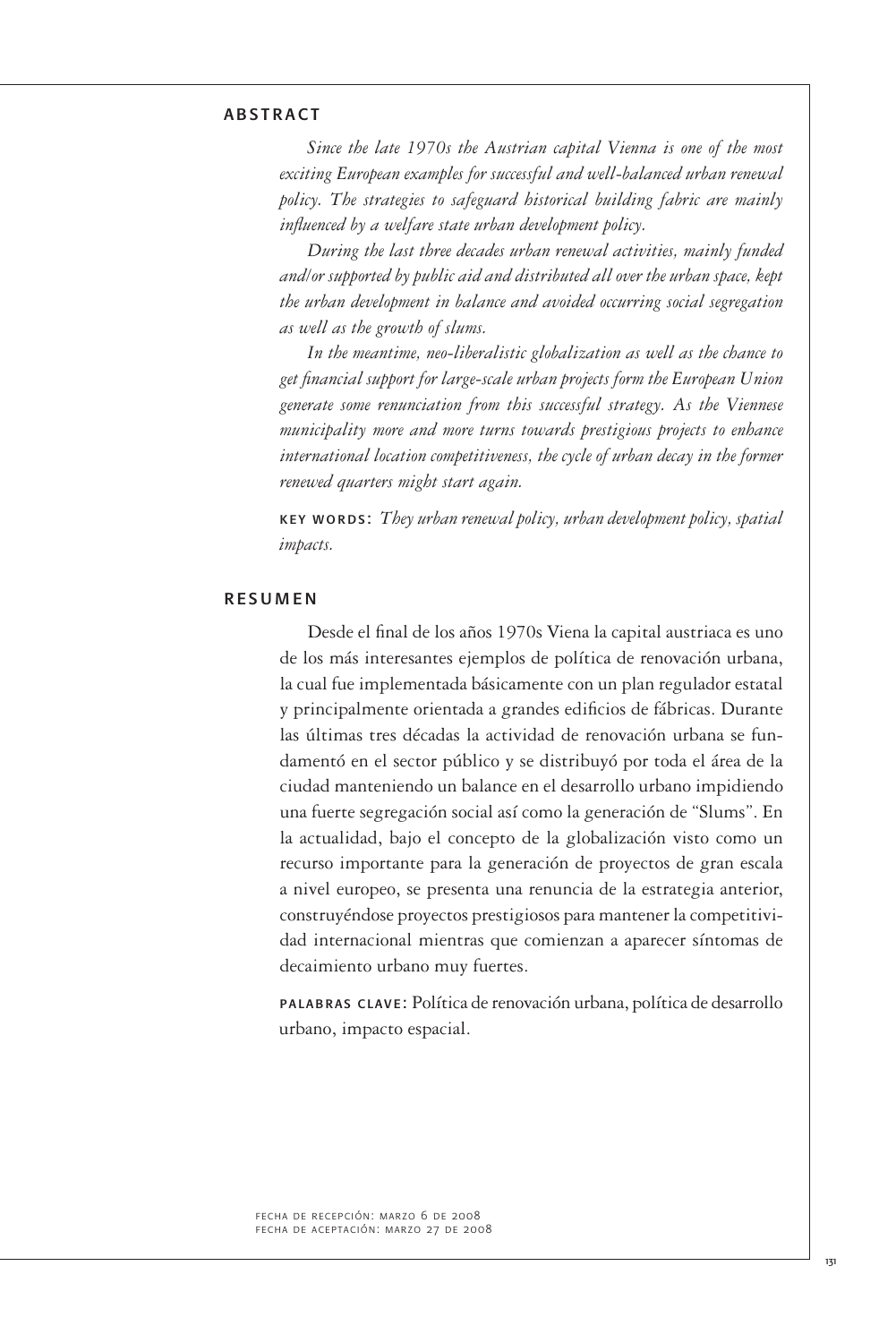#### 1. introduction

In the early 1970s in most of the European capitals a strong period of urban extension and suburbanisation came to its end. Young and wealthy people began to re-discover the historical centres, started with renovation of residential flats and supported the complete change of the Inner city real estate market. As it had started in the "Marais, one of the most famous quarters in the historical centre of the French capital Paris, in the late 1960s, this renovation was mainly financed and executed by private investors (Bastié, 1980). Therefore the displacement of former inhabitants, caused by the constructional and social valorisation, gained in importance.

In the case of Vienna, the situation was a little bit different from other European countries. First of all, in the marginalized site of the city nearby the Iron Curtain, neither in economics nor in real estate market dynamics the process of reurbanisation could be watched. It did not take place. The Austrian capital's population was shrinking since the end of the Second World War from more than 2 million (1938) to 1,5 million in 1981.

According to this background, it was the municipality itself, who decided to re-invest in the historical centre. In relation with the long-term socialist urban planning policy, they were looking for strategies to avoid all negative consecuences of urban renewal such as gentrification, exploding prices on the real estate market and speculation. The combination of subject and object funding, financed by the municipality, was born.

During twenty-five years this "Viennese way", often copied by other countries, had been one of the most successful strategies in Europe. But in the meantime geopolitical changes are causing the turning away of soft urban renewal. The necessity of international location competition leads towards large-scale urban projects and seems to stop the former cycle of urban renewal.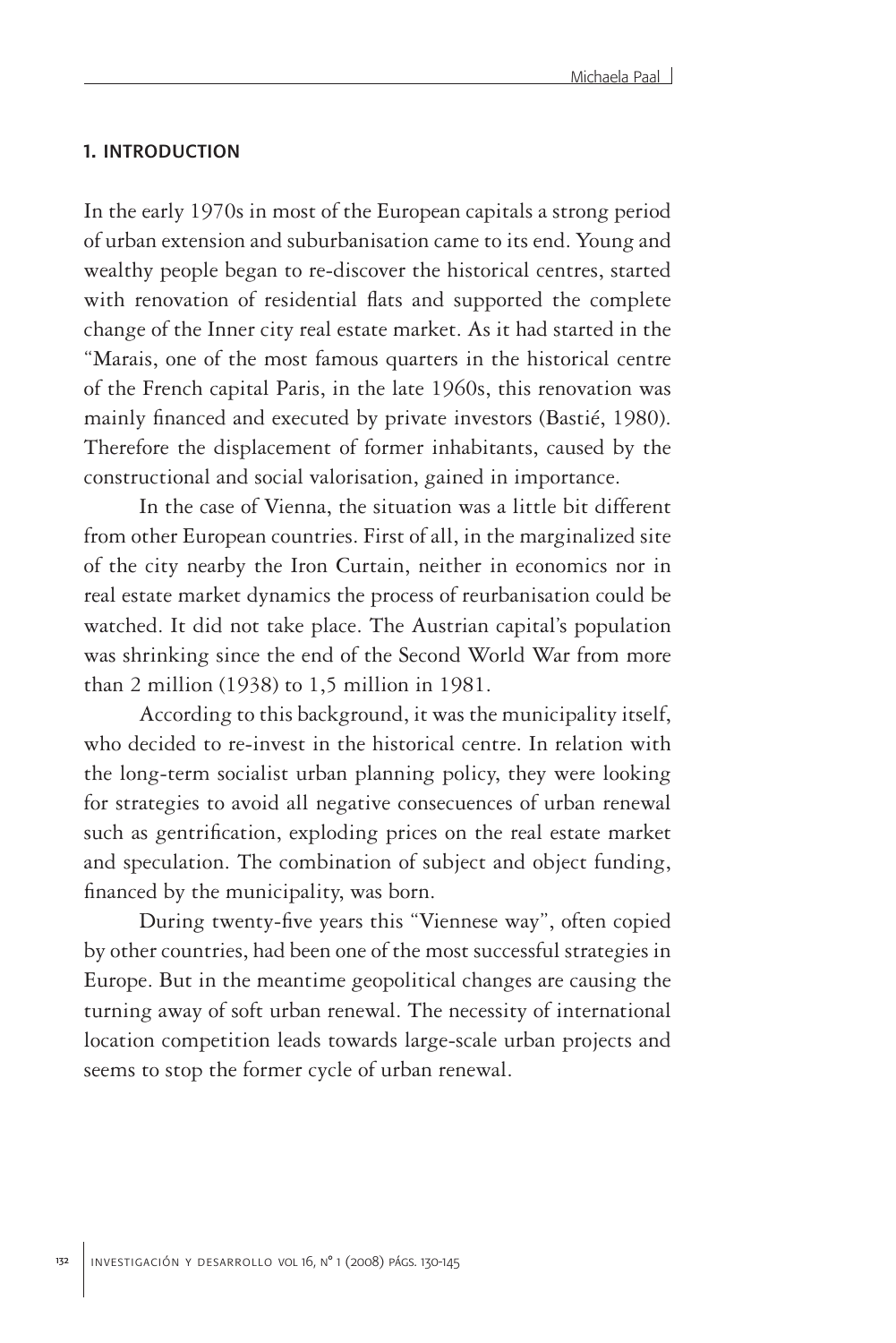# 2. theoretical approach: the cycle of urban decay and urban renewal

The periodical change of urban extension and urban renewal might be interpreted against the background of theory of evolution (Lichtenberger, 1990). The product cycle theory has been developed by biologists and later has been transformed and integrated in economic sciences. It deals with the implementation, growth and decline of products or phenomena. Within urban geography, the product cycle theory nowadays is mainly used to explain the consequences of specialization in services (Cattan et al., 1994; Paal, 2005) but it was first implemented in urban research for interpreting consecutiveness of urban extension and re-urbanisation (Lichtenberger, 1990).

The following explanations focus on Western European urban development, due to the fact, that even within Europe processes of urban growth and decline are quite different and have always been caused by different political systems.

Urban extension and re-urbanisation never start at the same time. The most important periods of extension of the urban building area in Europe were caused during industrialisation, mainly in the second half of the 19th century, and in the reconstruction of residential flats and the suburbanisation and in the 1950s and 1960s (figure 1 - phase of innovation). Especially after the end of the Second World War urban planners tried to repair damages and to satisfy the demand of residential buildings by closing the gaps between buildings within the densely constructed area. In relation with the economic growth and increasing welfare, even of the middle class, suburbanisation and the construction of one-family-houses takes place and means urban growth towards the suburban municipalities (Take-off, mainly as extension of peripheral settlement areas).

The core city loses importance as residential location and even as the main economic centre and it is mainly dominated by elder people, single households and lower social classes, to whom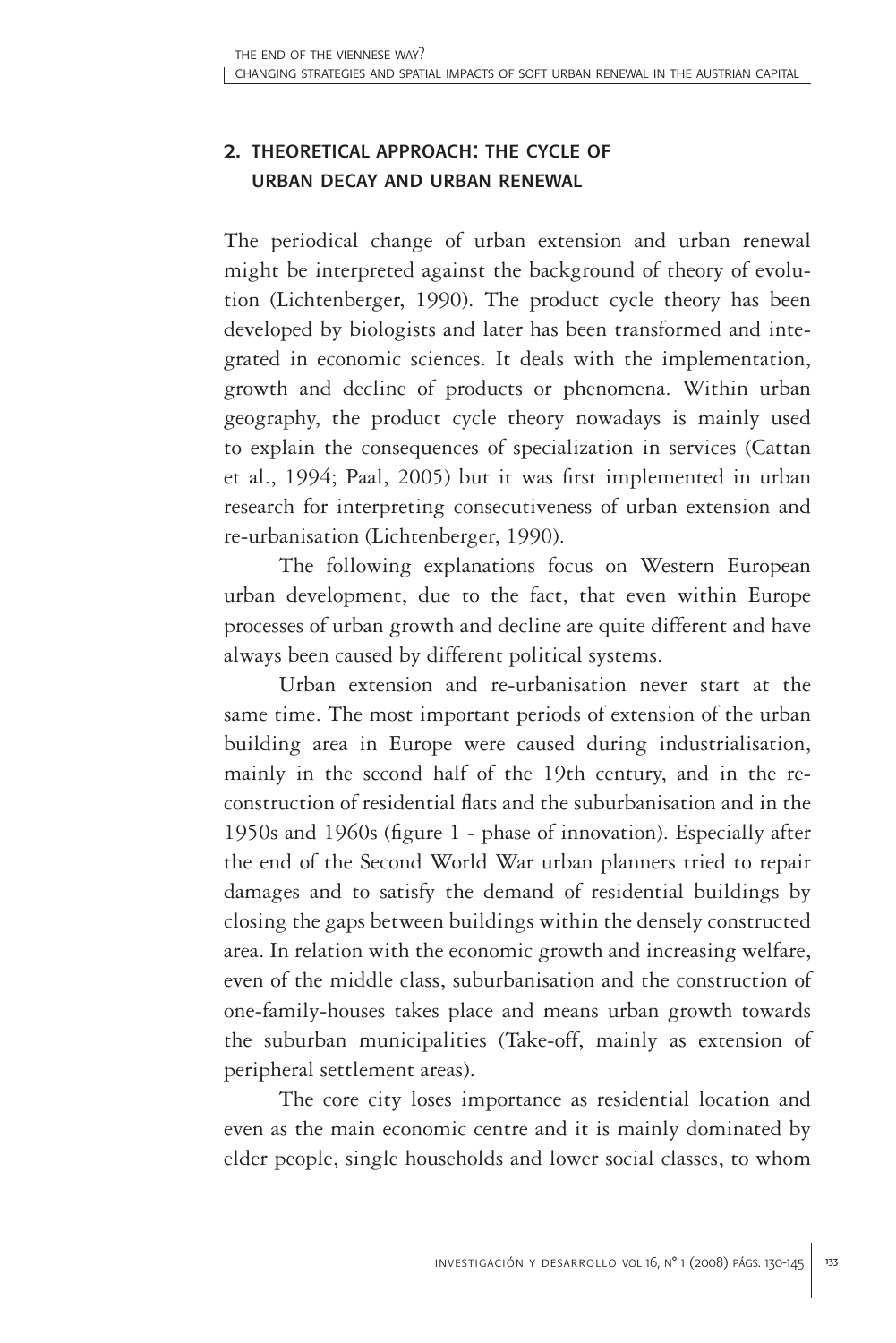migration towards the green suburban areas is too expensive. Residential blight and commercial blight lead to lacking of reinvestment in the historical constructed area and cause urban decay (time-lag which causes urban decay). The dimension of decline corresponds to the structure of the constructed area. Generally industrial buildings are faster concerned by urban decay than residential buildings (Lichtenberger, Csefalvay & Paal, 1994).



**Fuente**: LIZHTENBERGER (1990).

The product cycle of urban extension as well as of urban renewal might be divided into four phases. Innovation means the early implementation of the cycle with experimental application of new methods/planning strategies. During the take-off these

**Figure 1**. The product cycle of urban extension and urban renewal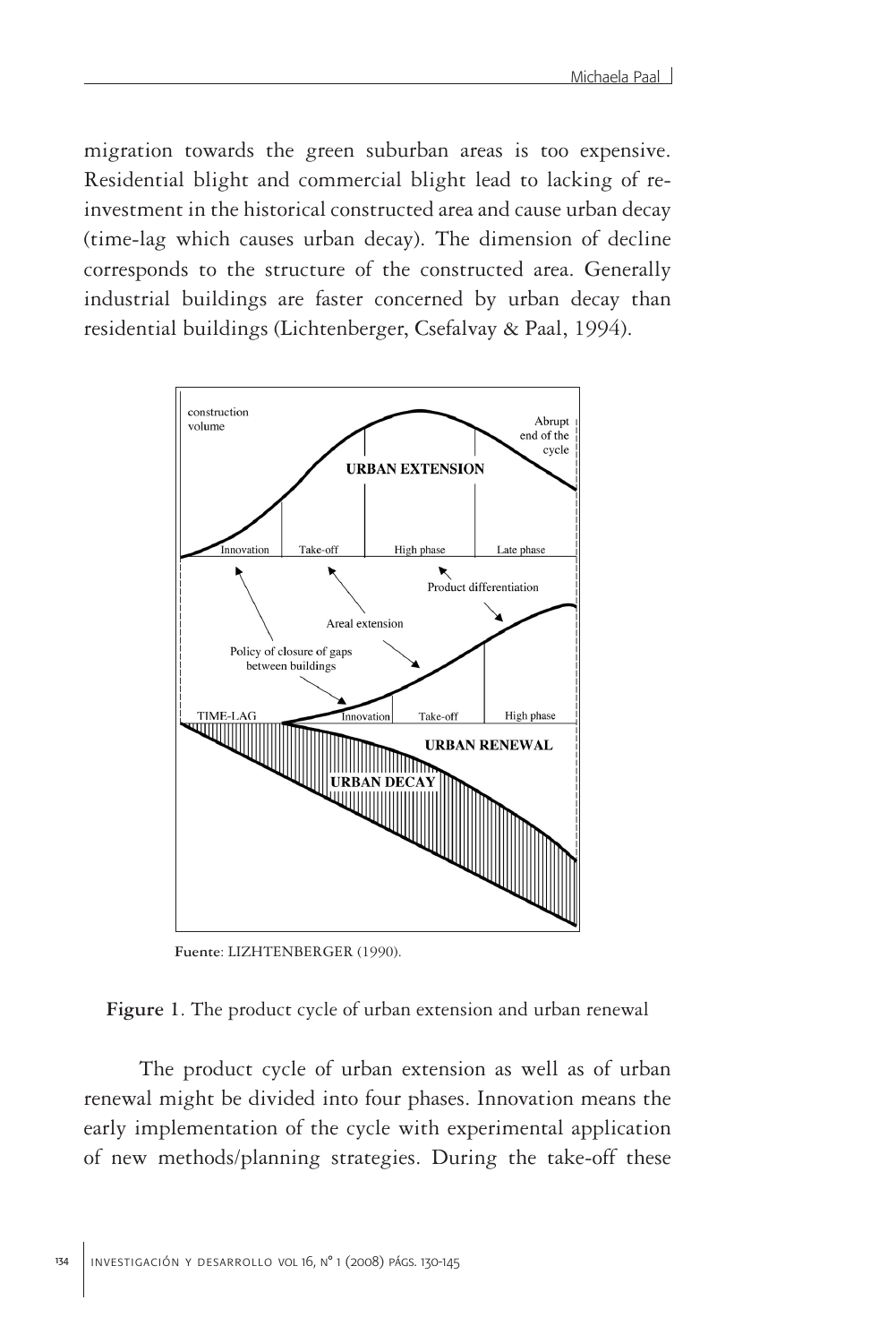strategies become standardized and are applied all over the urban area during the High phase. In the late phase the cycle is executed and interrupted abruptly (Lichtenberger, 1990).

The end of the urban extension cycle is reached in the early 1970s. A small group of trendsetters starts to re-discover the historical centre as well as the surrounding inner districts (innovation in urban renewal). They are looking for urban entertainment, urban infrastructure, the proximity to cultural events and apartments with "urban flair". Their re-investment in historical building (19th century and older, residential as well as vacant industrial buildings) brings back speculators to the inner districts, who try to benefit from the new trend. As the real estate market for newly renovated flats increases, gentrification takes place and dramatically changes the socio-economic structure of the renewed districts (take-off and high phase of urban renewal).

Like the period of urban extension, urban renewal might be also interrupted by changes of political and economic conditions, too. One of these breakings has been the Fall of the Iron Curtain which transformed not only Eastern metropolises but also concerned former peripheral cities, which got afterwards a new, central role within the European urban system, as Vienna did.

# 3. identification of demands on urban renewal – the viennese urban development and the heritage of the 19th century

To understand the specific needs on urban renewal in Vienna, it is necessary to have a look at its urban development. As most of the European metropolises, Vienna had been imperial residence during centuries, but had its most important period of urban growth during the second half of the 19th century. The industrialisation supported the creation of a broad belt of industrial enterprises and flats for the working poor in the outskirts of the medieval city. At the same time the fortification was demolished to enhance the extension of the constructed area and to create new space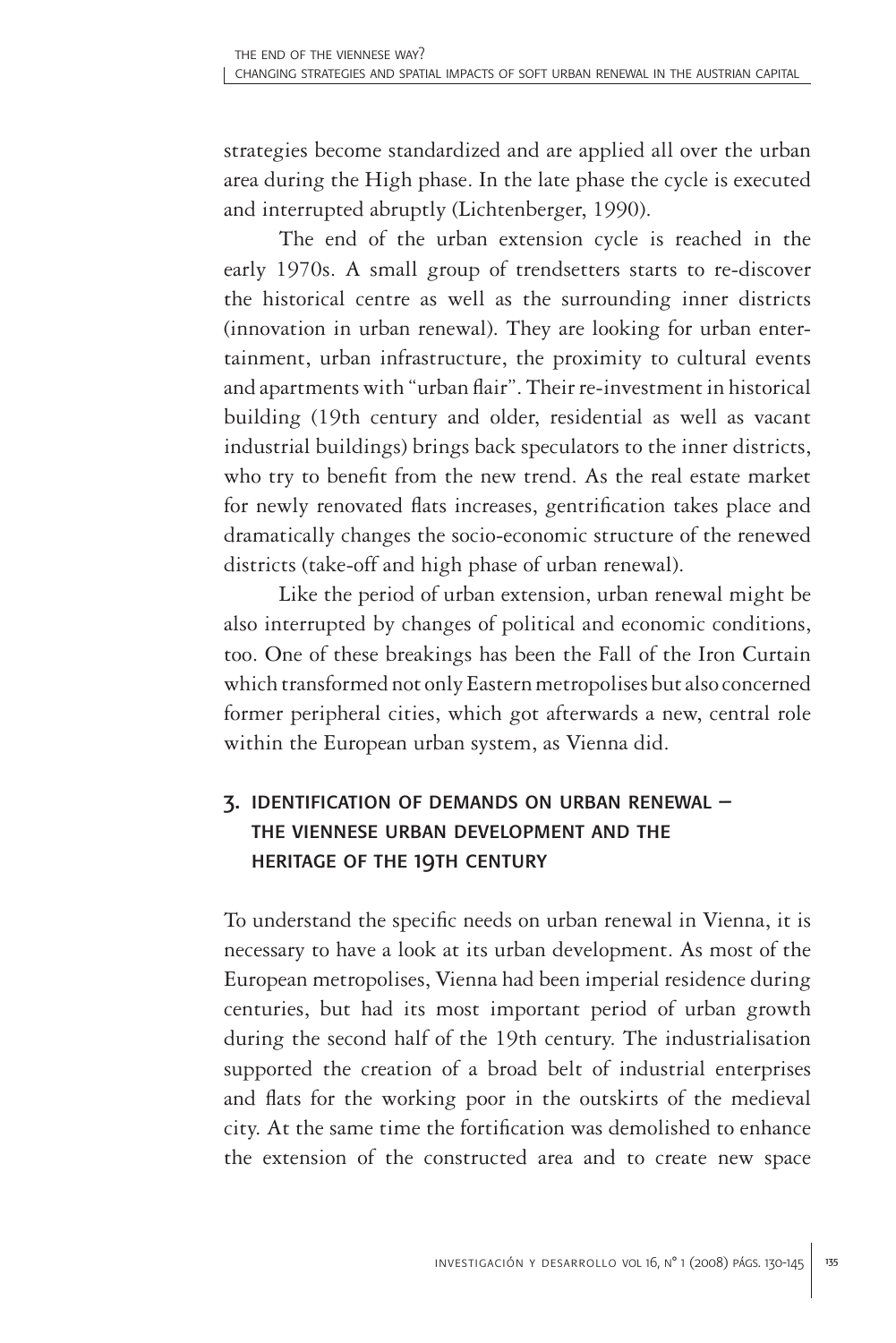for representative buildings, financed by the government (the monarchy) itself as well as by the nouveau-riches industrialists.

In contrast to other European capitals, the old town of Vienna has never been concerned by urban decay. The state and the municipality always tried to protect the official buildings, which dominate the historical centre. Outside from the representative boulevard, called "Ring", which surrounds the historical centre, the situation was dramatic. The residential flats, especially in the belt of the 19th century extension needed urgent investment. Due to political reasons, the rents had been frozen by the time of the First World War. Therefore and in relation to the demand on floor space, re-investment by the private owners did not seem to be attractive. The quarters with their small flats without toilets or bathrooms inside, often with only one water intake point at the corridor, became attractive for immigrants from the South Eastern European countries who had –as they had not the Austrian nationality– no right to ask for low cost housing.

After the Second World War –far away from any pressure on real estate market– the municipality enforced urban extension. Its main goal –and inspired by the socialist tradition– was the amelioration of the quality of life for people living in the small and comfort-less flats of the 19th century. Especially in the North Eastern periphery large-scale residential settlements had been constructed, mainly low cost housing. Investment within the densely constructed area focused on the enclosure of vacant allotments, also mainly undertaken by the municipality.

#### 4. strategies of urban renewal in vienna

At the end of the 1960s the demand on new dwellings was supplied. Many owners and tenants kept their cheap apartments in the core city, left them vacant to ensure them for their heirs and settled in the suburban belt, at first as secondary residents, later on they stayed there permanently. The missing re-investment and the vacant dwellings disposed the municipality to enforced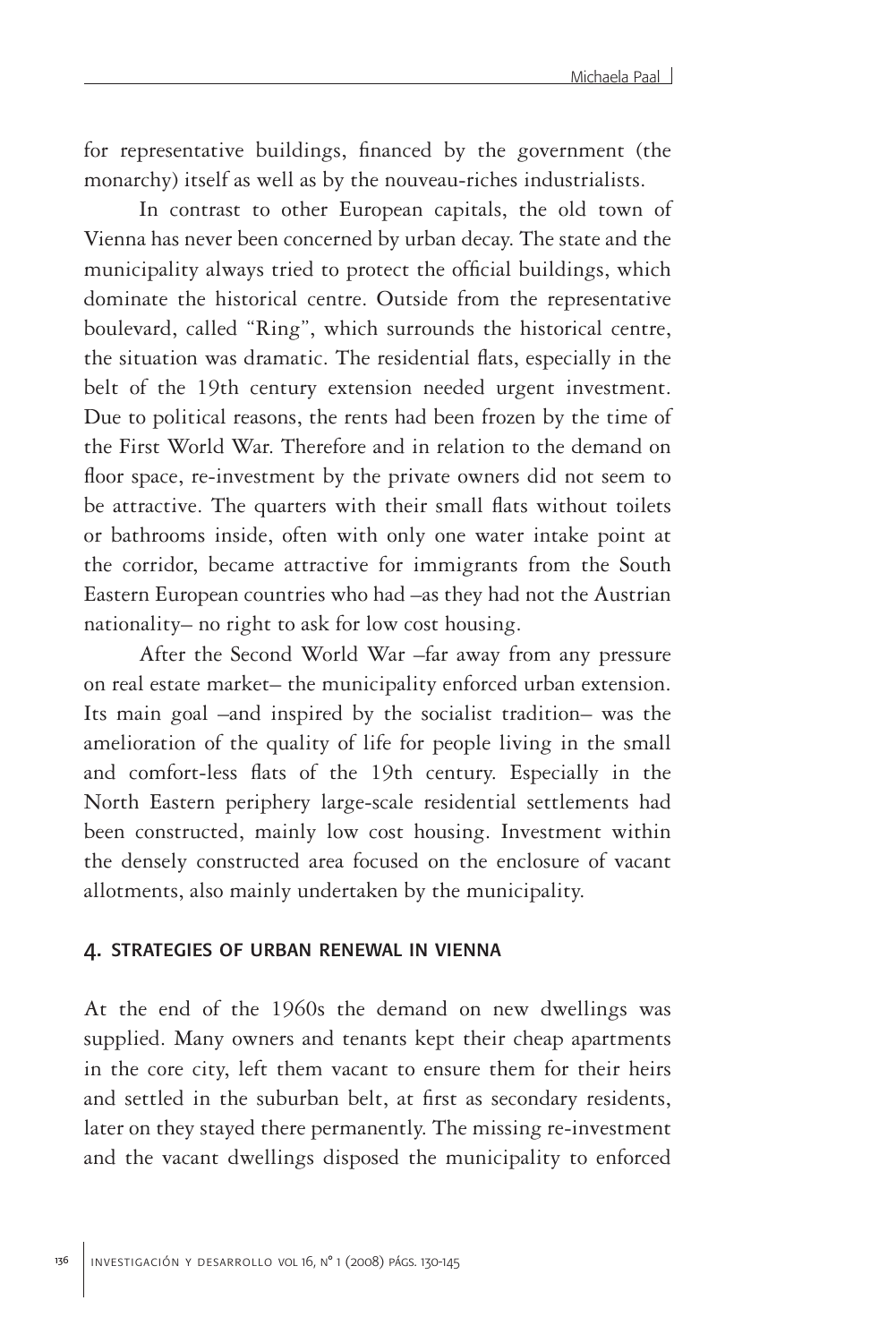engagement concerning the 19th century-belt. The Department for Urban Planning started a structural analysis about the urban problem areas in 1971. As problem fields they defined age of the buildings, size of residential flats, defects in living comfort, density of population in the quarters as well as in the buildings. The results proved the former suppositions (figure 2).



**Source**: Magistrat der Stadt Wien 2005.

## **Figure 2**. Urban problem areas in 1971

The needs of intervention in urban renewal concerned almost the whole densely constructed area from the 19th century, especially the quarters of the working poor. But in contrast to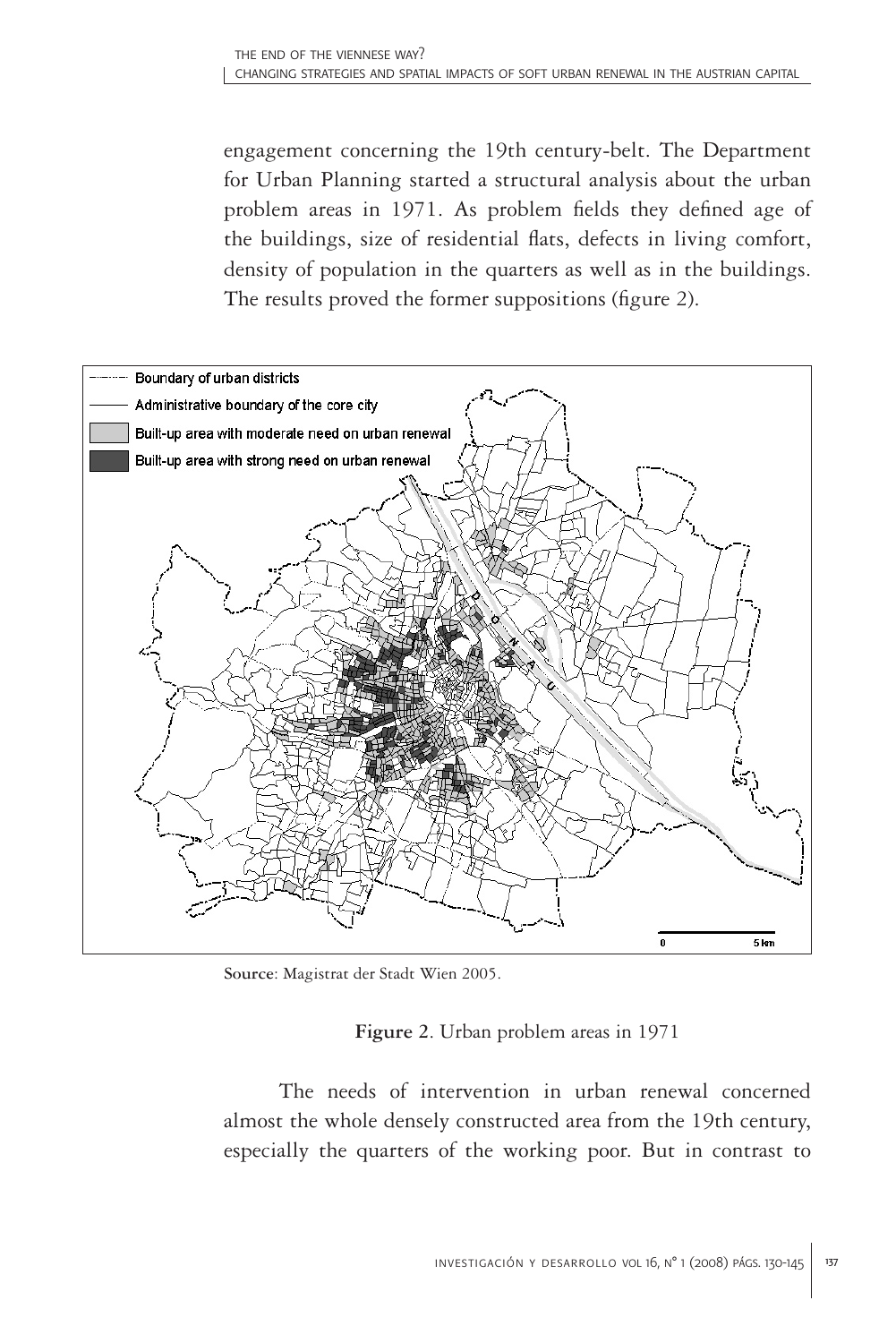other European cities, urban renewal in Vienna did not mean slum-clearing, appropriation of building land to satisfy increasing demand or serving specific interests of investors. Urban renewal in Vienna was strongly oriented to social welfare and low cost housing policy. The municipality understood urban renewal as a lot of small-scale interventions, located all over the municipal area. Hence it is amazing, that the Viennese urban planners did not follow their own principles in their first project. They decided to start their interventions in a small delimited area near the historical centre, a closed 16th century ensemble, the former Viennese red light district, the so-called "Spittelberg". The municipality bought more than 80 buildings to avoid speculation, installed a "zone for conservation of ancient buildings" and started renovation.

They decided against demolishment, as it had been practiced in France or even in Germany, and gutted only in three cases, where the buildings had been severely damaged. Compensation of dwellings was offered to the tenants. The intervention was financed by the municipality's "Fund for urban Renewal", supplied by taxes from Viennese house owners. After the end of the renovation which preserved the historical structure, the municipality sold the flats to private prospects. Unfortunately, it happened exactly the opposite if what the municipality had tried to avoid: the apartments were too expensive for the former inhabitants. Today the quarter is completely gentrified, and with its gastronomic offers it is one of the tourist attractions and centre of cultural events.

After this early experience with urban renewal and its consequences, the municipality modified the strategy. The principle "preference of preservation of the historical buildings against demolition" was furthermore the paradigm. The implementation changed from acquisition of buildings by the municipality to direct funding of owners and tenants. For these purposes the municipality founded in 1984 the so-called "Wiener Bodenbereitstellungs- und Stadterneuerungsfonds". This fund should prepare, execute and supervise all interventions in urban renewal and was funded by taxes. In contrast to the example of Spittelberg, the amelioration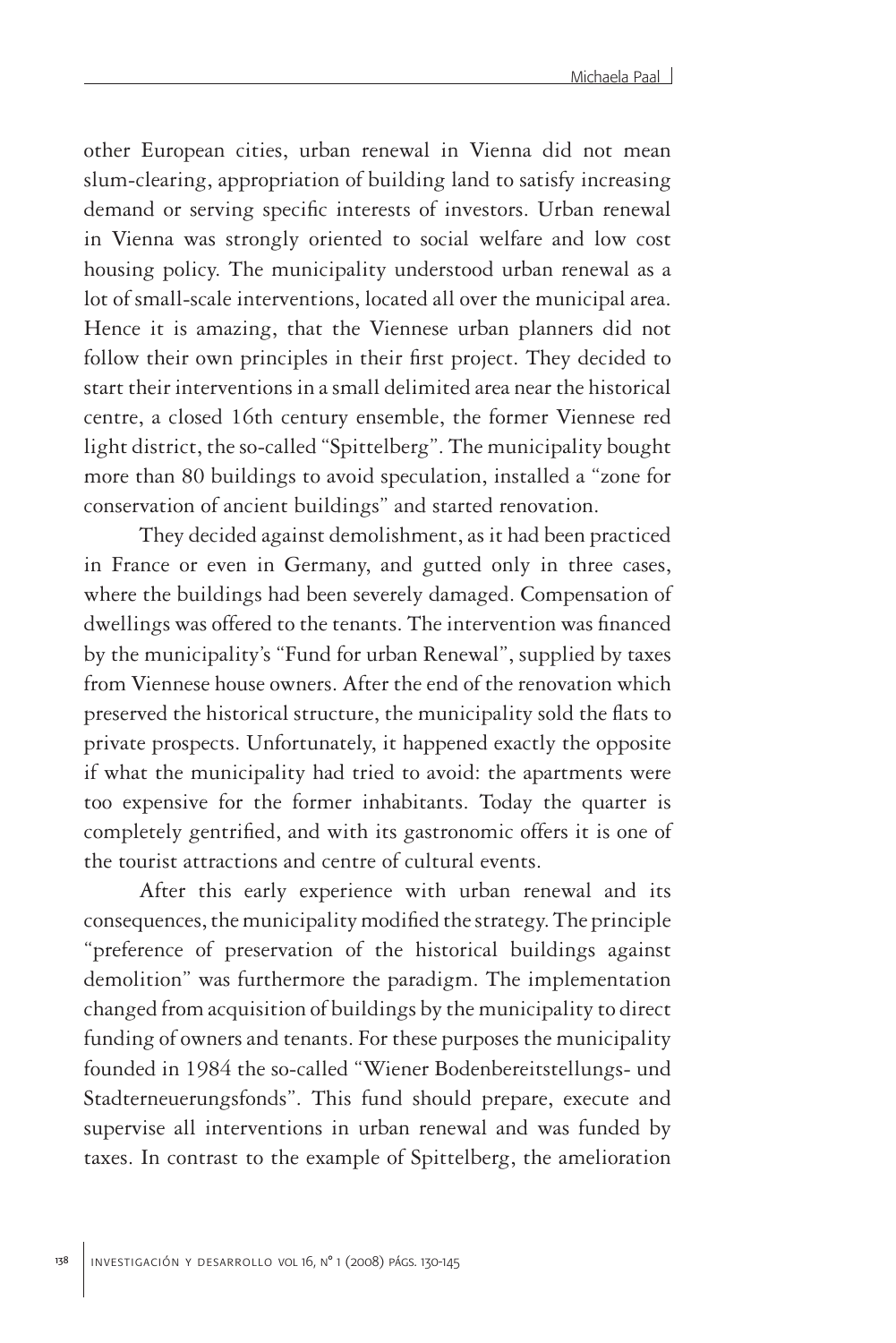of residential flats and the renovation of buildings should not be concentrated on closed protection zones, but should concern all Viennese districts. The conservation of the old buildings under social considerations they called "soft urban renewal". During the whole duration of renewal the inhabitants stayed in their flats and participated in renovation. But soft urban renewal not only meant the renovation of the flats themselves, but also the building services, the claddings and the amelioration of the neighbourhood improvement.

During the urban extension of the 19th century, the private speculators tried to capitalize the building lots at its best. This meant that 80% of the ground floor had been covered. In the backsides of the residential buildings small enterprises often had their production facilities. To enhance the neighbourhood improvement, the relocation of these enterprises to the outskirts of the city started. But most of them decided to leave the core city entirely, because they got offers from the suburban communities concerning cheaper building land and reduction of taxes. As Austrian municipalities generate their income mainly by business taxes, the municipality of Vienna has lost a lot of money to the present for the benefit of suburbia due to their location policy during the 1980s.

The former small trade production facilities at the backyards were demolished, and instead small parks for leisure were installed. To create closed green areas, it was necessary to start with planning not only for single buildings, but for the whole building block. This strategy was called "block renovation" by Viennese urban Planners, because they treated every building as a single object, but made a development concept for the whole block. Especially in the belt of the working poor (orange-coloured zones in figure 2) this method to improve the quality of life was very successful.

From 1984 to 2004 the fund supported the renovation of 4.335 buildings with more than 212.000 residential flats (Wiener Bodenbereitstellungs- und Stadterneuerungsfonds).

Approximately 4.000 million Euro have been invested, about 3.900 million Euro were financed by the municipality.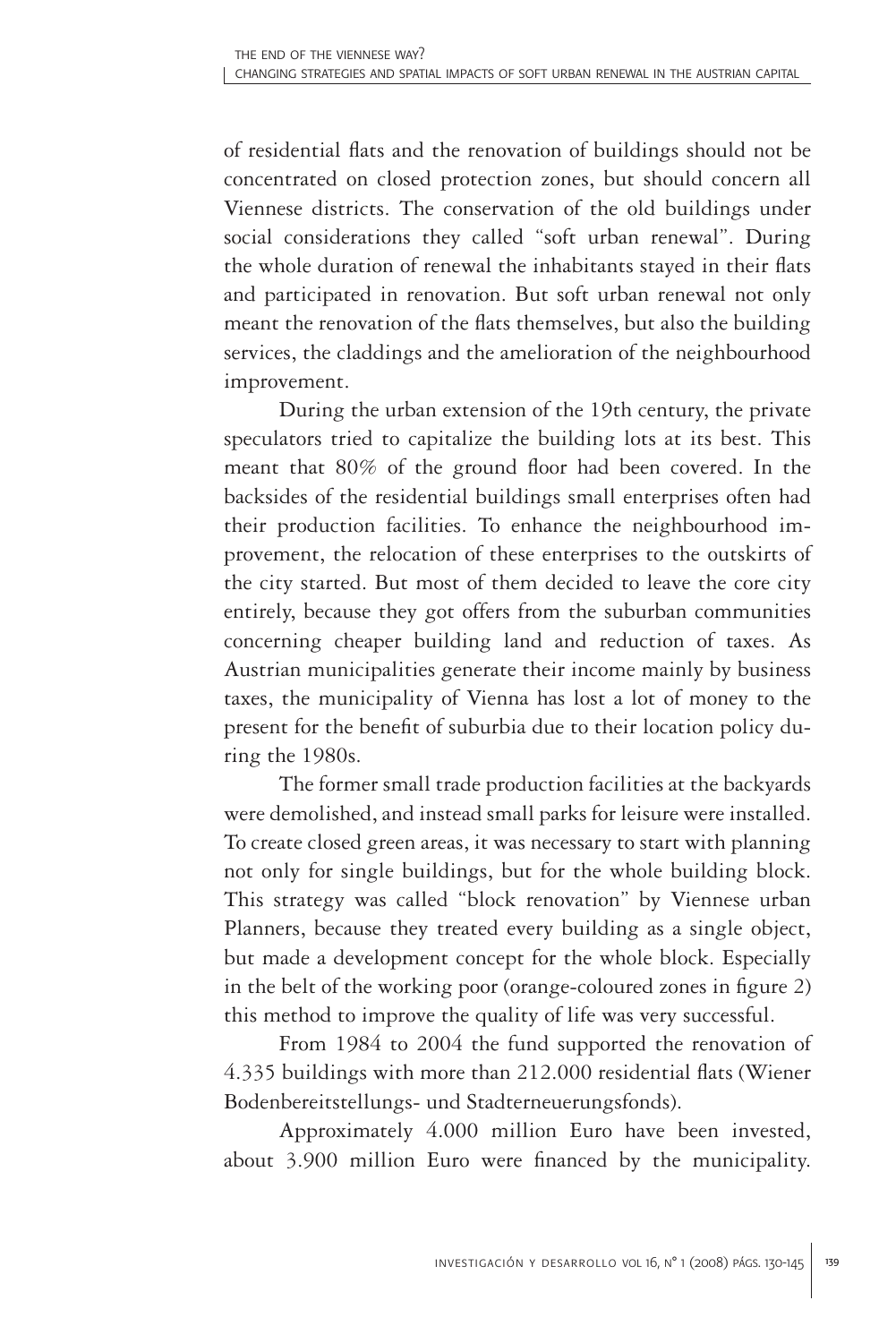The success was impressive. Almost all zones with strong urban decay have been improved. Though even 2001 demands on urban renewal have been detected. And it also succeeded to avoid areawide urban decay and to enhance the quality of life in the densely constructed area (Figure 3).



**Source**: Magistrat der Stadt Wien 2005.

**Figure 3**. Urban problem areas in 2001

## 5. the political and socio-economic change: turning away from successful treatment?

The European geopolitical change seems to break the cycle of urban renewal in Vienna. With the Fall of the Iron Curtain in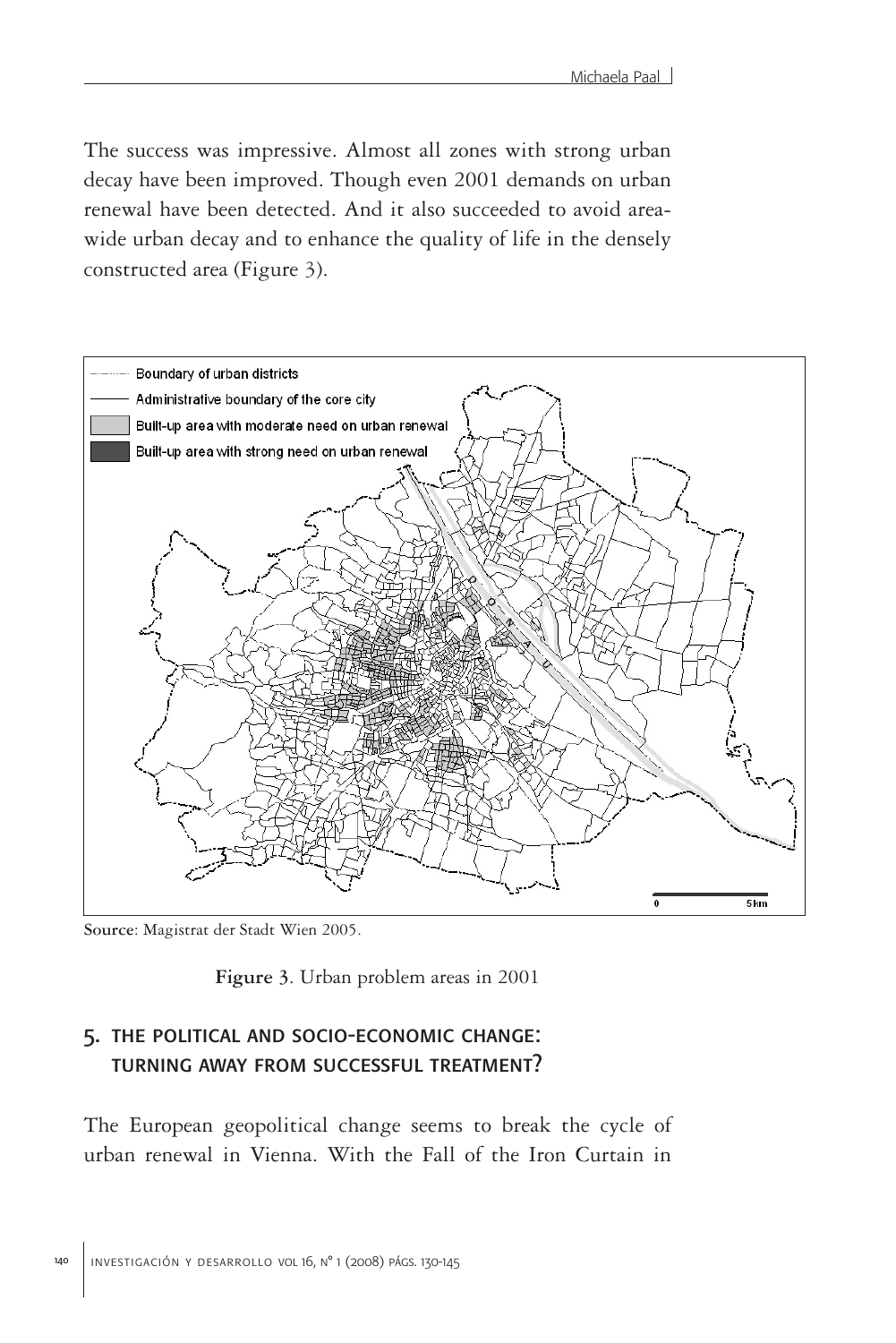1989, Vienna regains its central role within the European urban system. International enterprises start looking for locations to conquer the Eastern European markets. In the early 1990s cities like Budapest, Prague or Moscow are involved in the period of transition from the plan to the market. This means enormous insecurity, especially in the context of transactions on the real estate market. Even infrastructure of communication is not as developed as in the Western countries. Therefore, the enterprises decide to install their branches abroad for Eastern European business in the Austrian capital.

Within a few years the demand on high-quality offices and apartments increases – the real estate market is booming. For the first time in the history of Viennese urban development the municipality allows private investors to construct skyscrapers even in the neighbourhood of the old town. In the meantime the boom is so strong that only the danger of losing the certificate "World Culture Heritage" protects the historical centre from more skyscrapers.

The municipality department for urban planning is extensively overstrained. After decades of "administration of the shrinking city" they are not able to give answer to the demands on new development. It is clear, that under these conditions, the traditional "soft urban renewal" is not in the focus of planning.

Beside globalisation, the Austrian integration in the European Union in 1995 has strong consequences for urban renewal, too. The European Commission does not support small-scale urban renovation. Their focus is only on large-scale urban projects in the framework of funding programs such as URBAN I and URBAN II. This means, that –if the city wants to benefit from the financial EU support– it has to change its development strategy.

This has happened in Vienna in the second half of the 1990s. The first project following EU guidelines is the re-vitalisation of a traffic infrastructure from the 19th century, which divides the inner from the outer districts. There, a railway which runs in the middle of one of the most important traffic lines of the city is installed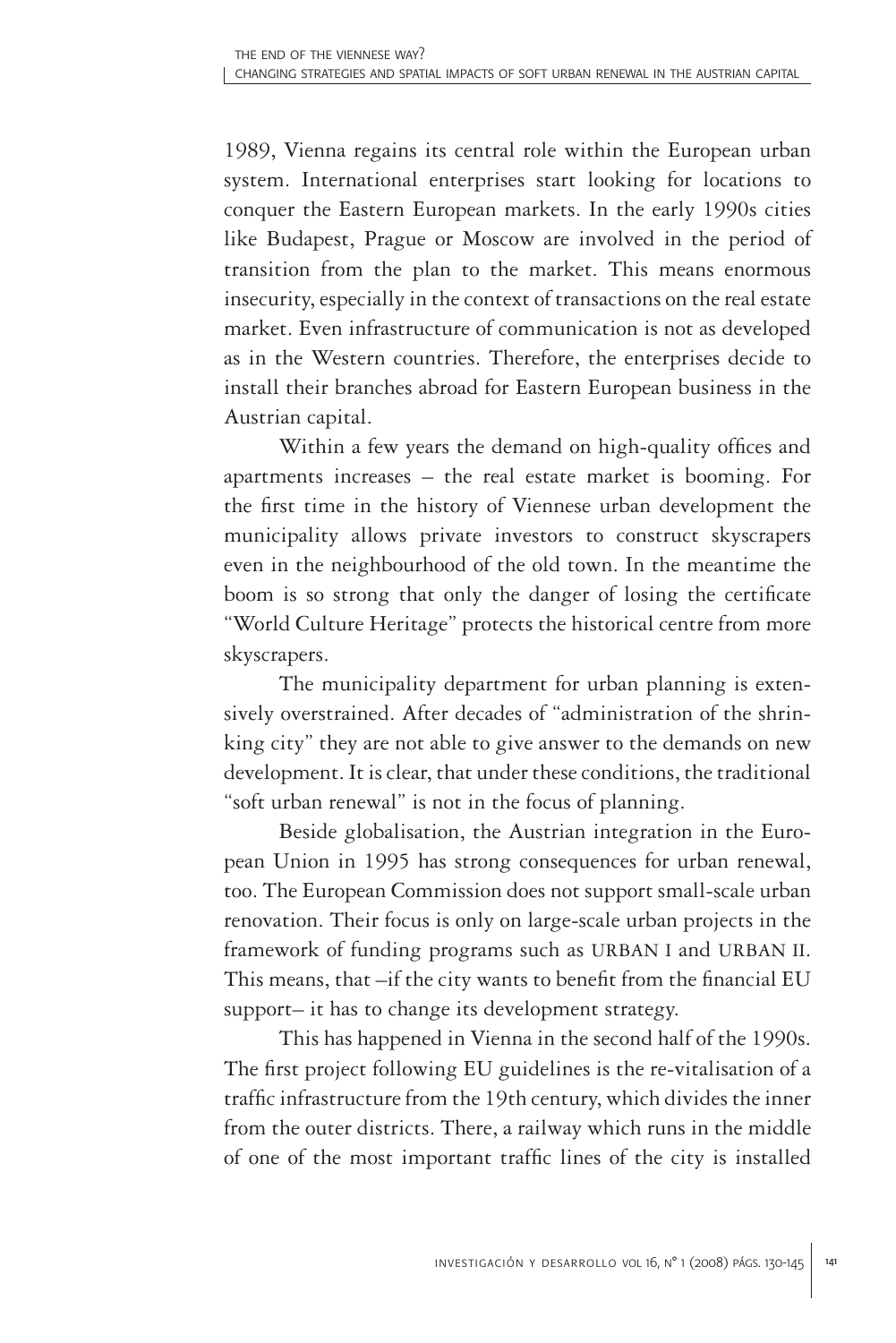on a brick construction The railway also divides the middle class districts from the outer districts, which are traditionally dominated by blue collar workers and immigrants.

The project "URBAN Intervention Gürtel West" identified an area of 626 hectares (this means 1.5% of the whole administrative area) as a problematic zone with high demand on urban intervention. More than 34% of the 132.000 inhabitants are immigrants, mainly from Turkey. 33% may be called "people with low income".

But instead of focussing in measurements in these districts, urban planners decided to restructure only the railway zone. They transformed the historical arches from craft locations to a new "scenario" for cultural events, hoping that private investors would undertake investment within the development zone nearby. In the meantime the revitalisation of the railway is finished, but the problems in the neighbourhood districts are still the same. This experience proves, that interventions in such "problematic" zones remain the responsibility of the municipality.

Other large-scale urban projects such as the modification of the former Imperial Mews into a museum quarter or the restructuring of former industrial buildings of the 19th century, three ancient gasholders, into apartments, offices, shopping mall and Cineplex centre provided international attention. To be "resounded throughout the land" is very important for cities which are interested in safeguarding their image as modern and innovative locations. It is not only Vienna which decided for large-scale urban projects. Barcelona and Valencia in Spain as well as Hamburg in Germany are excellent examples of this new strategy. Even shrinking cities in old industrial regions try to get international attention by engaging international well-known architects in their projects and urban planning.

#### **CONCLUSIONS**

Within the scope of product cycle of urban extension and urban renewal, every cycle ends abruptly in its late phase. As urban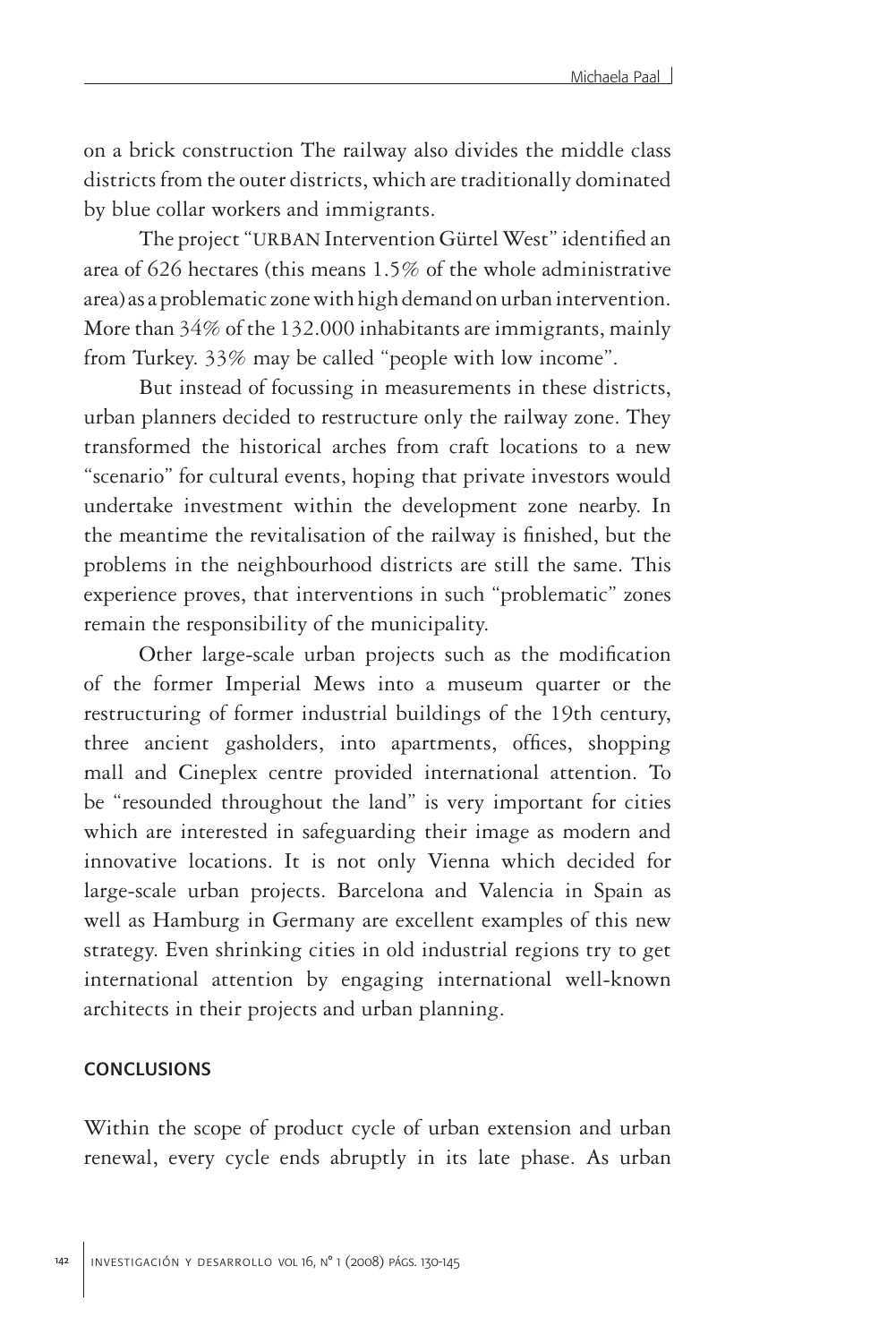extension is displaced by urban renewal, the period of intense urban renovation is not compulsory displaced by a restart of urban expansion. Instead, urban renewal seems to run out for the benefit of urban densification. It has to be discussed if this up-to-the-minute trend has to be understood as a new period of urban extension or if it means a new form of urban development.

Due to the fact, that urban planners and politicians are interested in keeping enterprises as well as upper class inhabitants within the administrative boundaries of the core city, they start to activate their expansion land. As building land in the densely constructed area becomes more and more scarce, waste industrial sites from the 19th century gain importance. These areas are mainly located near the inner districts with excellent accessibility – a location advantage which investors are looking for nowadays. During the 1970s waste industrial areas had been barricades for urban development, in the meantime they are in the focus of master plans and investment strategies.

This means, that on the one hand traditional urban renewal of several buildings or building blocks is displaced in favour of revitalization, restructuring and new development of urban industrial waste within the densely constructed area. On the other hand, the alternative land use means urban extension, too. The waste areas are mainly transformed into impressive sites for largescale urban projects, as the "Harbour City" in Hamburg (Germany), the "Ciudad de las Artes y de las Ciencias" in Valencia (Spain) or the "Science City Adlershof" in Berlin (Germany). The scale of this urban development does not longer correspond to the former structures, nor in use neither in construction dimensions.

For a strategy like "soft urban renewal" the turning to largescale projects is fatal. Geopolitical change, internalisation and the focus on prestigious urban development contradict completely the welfare-state- and social philosophy about treatment of historical structures. Within the rat race of international location competition, a city has no chance: to drop out or to keep out. This means, that for Vienna the era of municipal-socialism in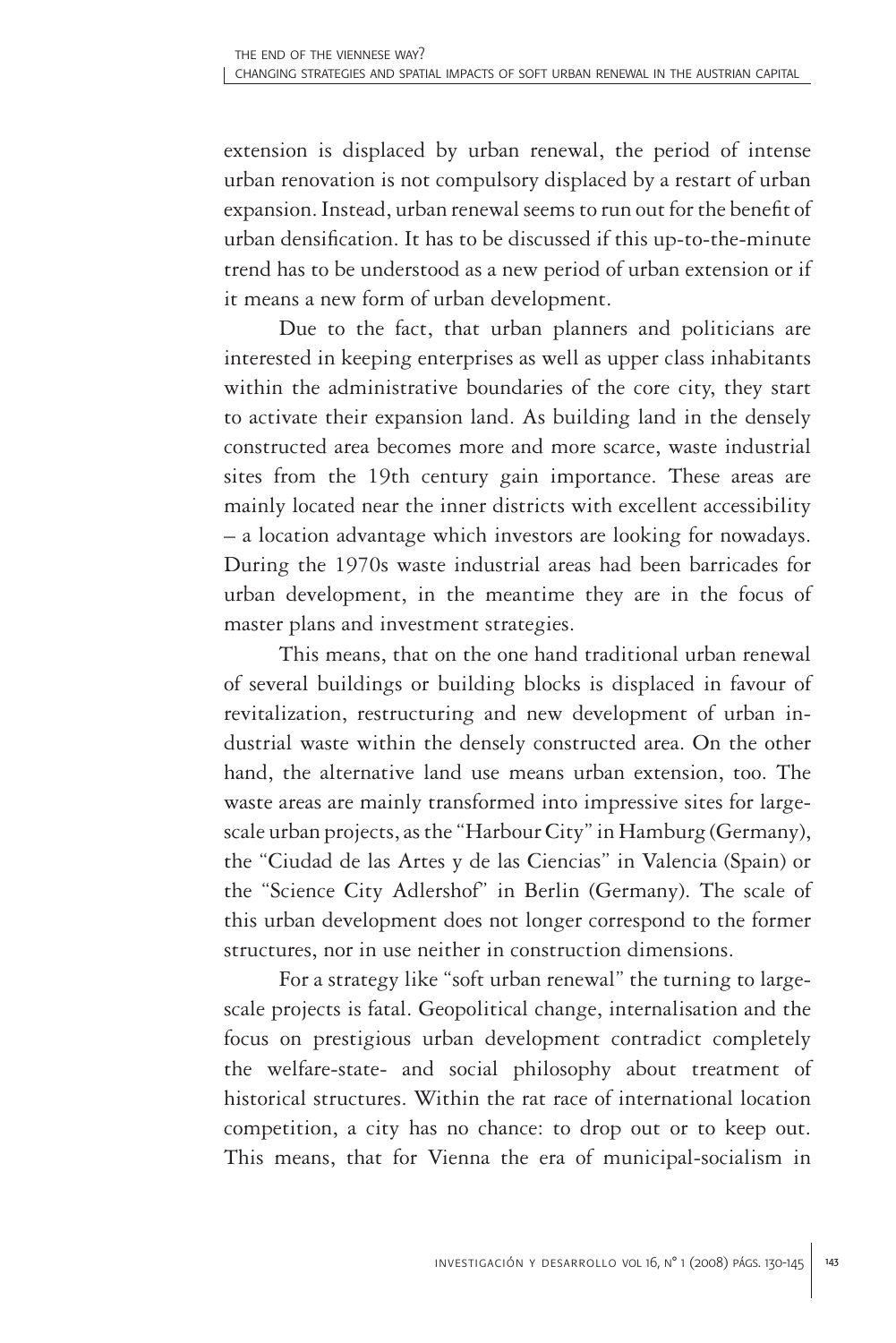urban renewal seems to be over now. Perhaps soft urban renewal might be realized only in case of specific political and economic conditions. The location of the Austrian capital as the most Eastern location of the Western European political system as well as the demographic and economic stagnation helped to conserve the idea of urban renewal under social conditions. In the meantime external pressure and increasing competition –often discussed in relation with globalisation and neo-liberalism– even catch up Vienna.